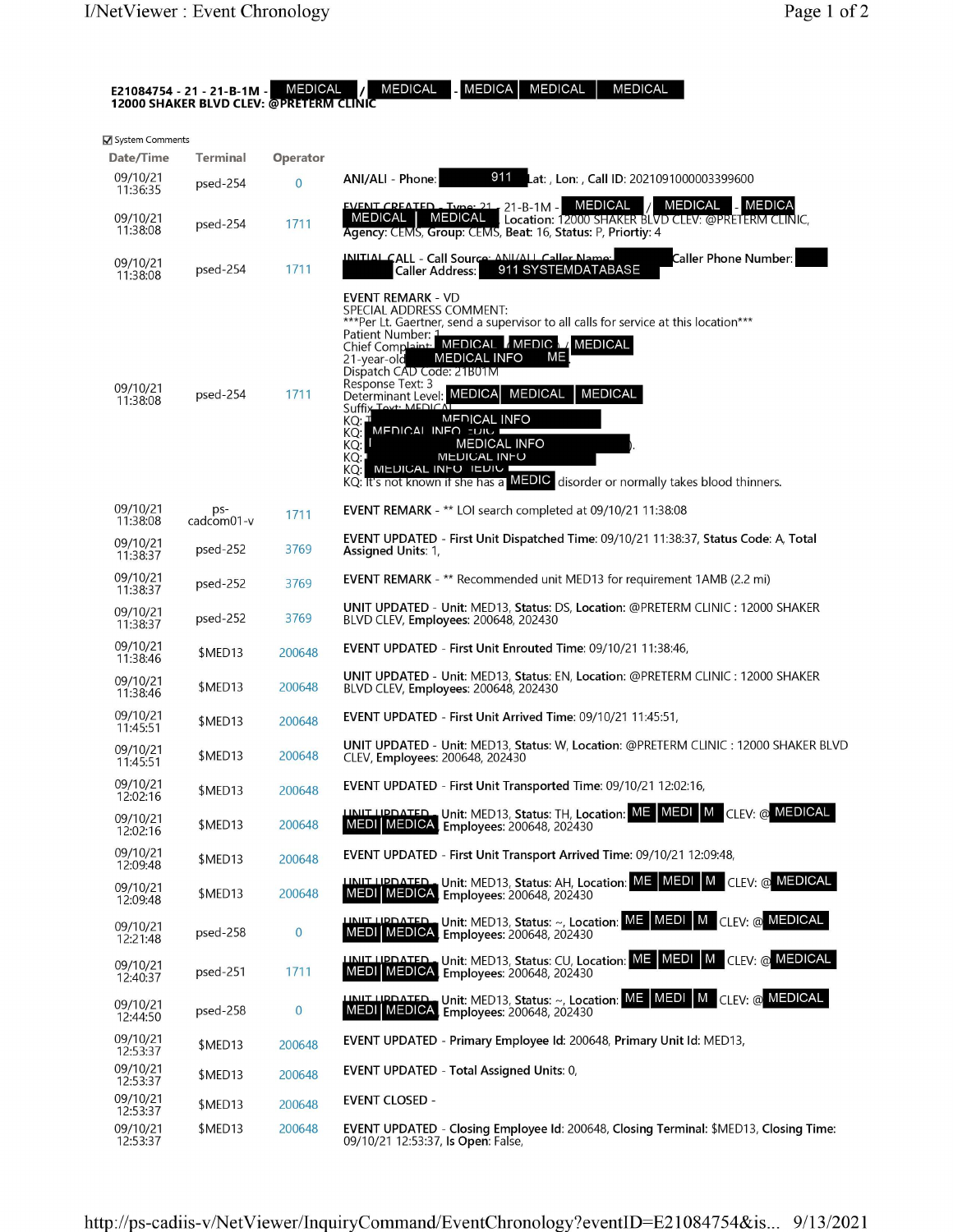| 09/10/21<br>12:53:37 | \$MED13 | 200648 | <b>DISPOSITION ASSIGNED - TRC</b>                                                                                            |
|----------------------|---------|--------|------------------------------------------------------------------------------------------------------------------------------|
| 09/10/21<br>12:53:37 | \$MED13 | 200648 | <b>IJNIT UPDATED.</b> Unit: MED13, Status: AM, Location: ME MEDI M CLEV: @ MEDICAL<br>MEDI MEDICA, Employees: 200648, 202430 |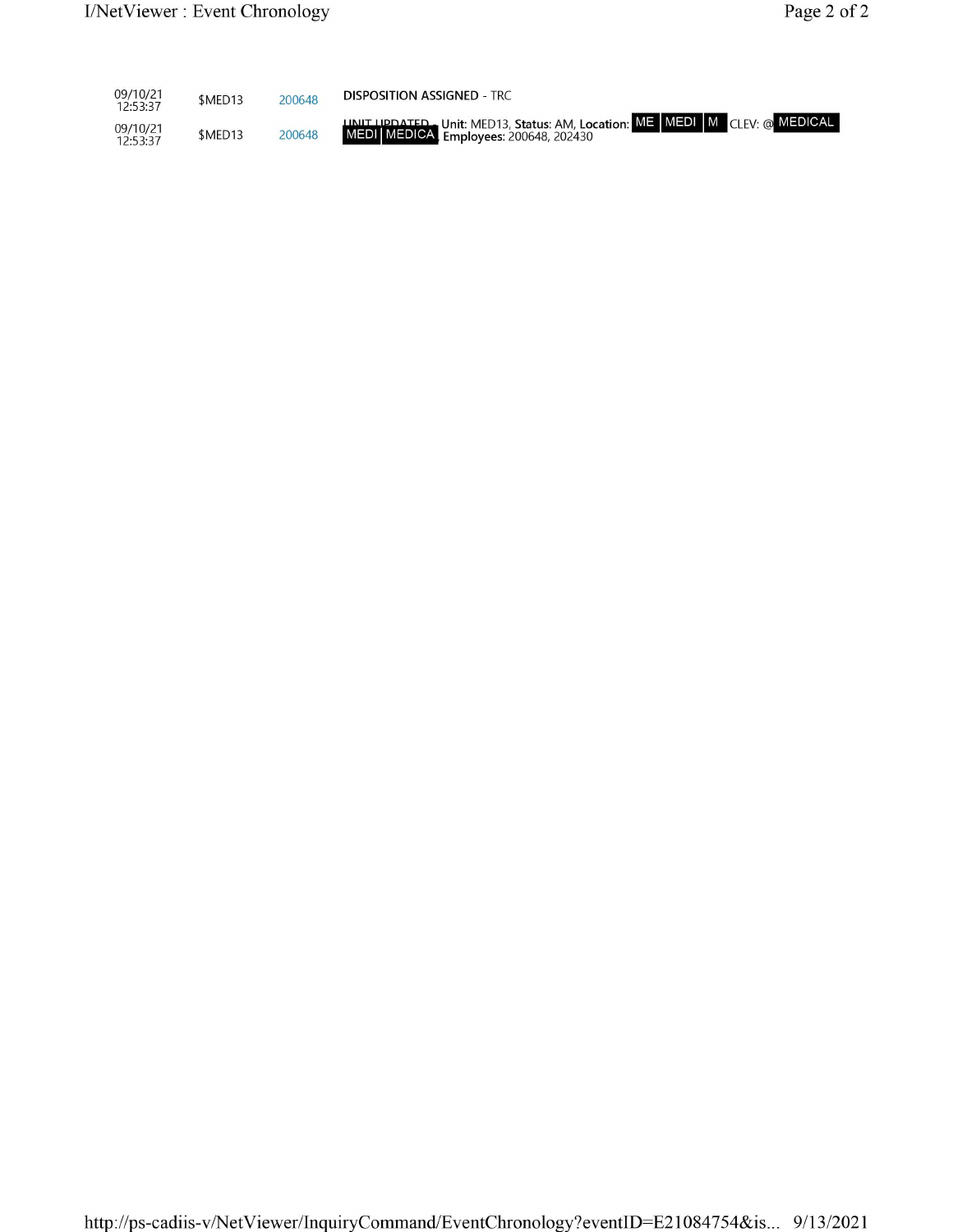## **Redaction Log**

Total Number of Redactions in Document: 68

## **Redaction Reasons by Page**

| Page | <b>Reason</b>                     | Description                                                                                                                                                                                                                                                              | <b>Occurrences</b> |
|------|-----------------------------------|--------------------------------------------------------------------------------------------------------------------------------------------------------------------------------------------------------------------------------------------------------------------------|--------------------|
| 1    | MEDICAL INFO                      | Medical records have been removed<br>because they are not releasable under<br>O.R.C. 149.43(A)(1)(a) and (A)(3), and/or<br>under HIPAA, 45 CFR 164.502, unless<br>there is an authorization to release signed<br>by the individual whose records are being<br>requested. | 58                 |
| 1    | 911<br><b>SYSTEMDATABAS</b><br>E. | The telephone numbers, addresses, and/or<br>names obtained from the data base that<br>serves the public safety answering point<br>of a 9-1-1 system are redacted pursuant to<br>O.R.C. 128.32(G).                                                                        | 4                  |
| 2    | <b>MEDICAL INFO</b>               | Medical records have been removed<br>because they are not releasable under<br>O.R.C. 149.43(A)(1)(a) and (A)(3), and/or<br>under HIPAA, 45 CFR 164.502, unless<br>there is an authorization to release signed<br>by the individual whose records are being<br>requested. | 6                  |